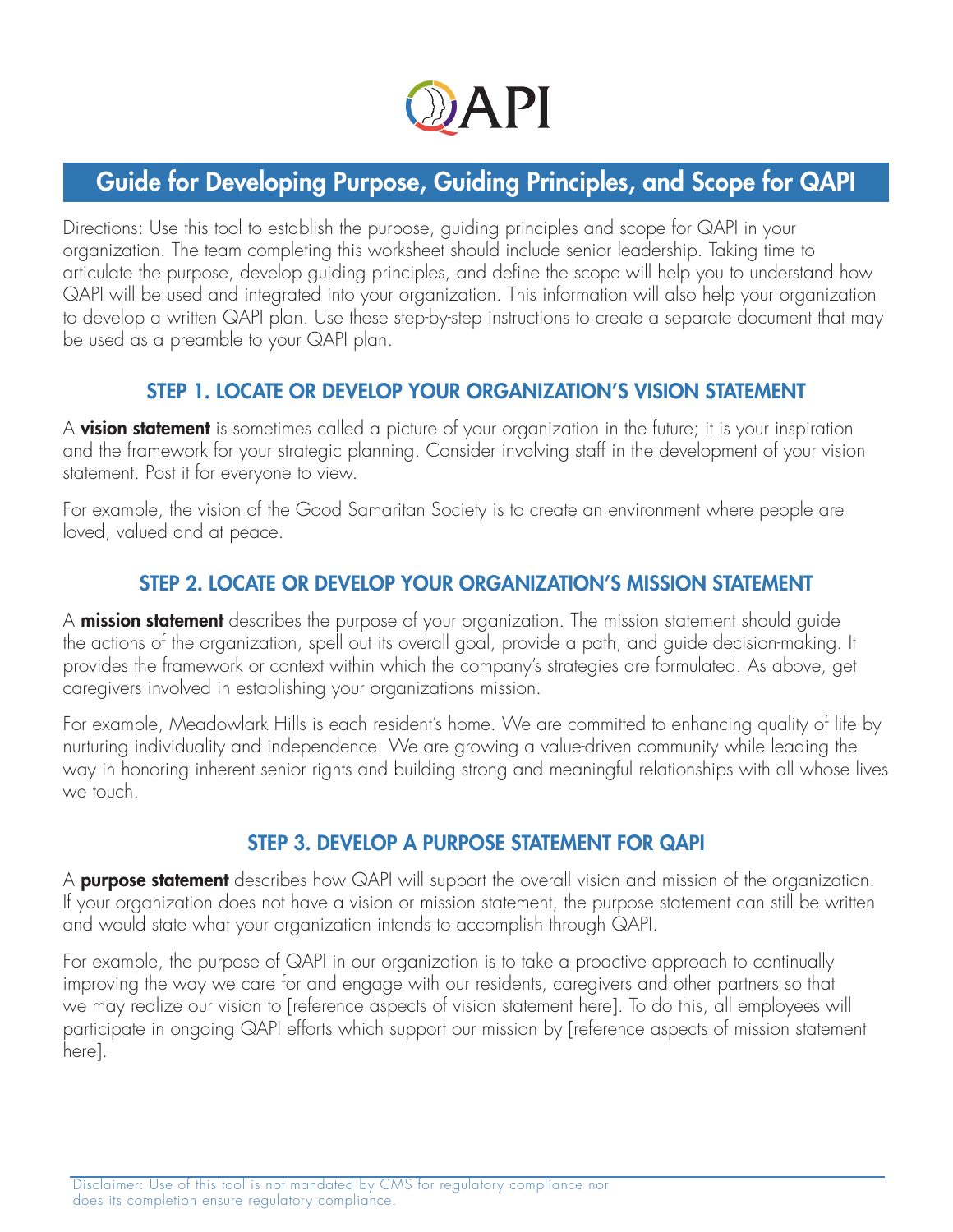## STEP 4. ESTABLISH GUIDING PRINCIPLES

**Guiding Principles** describe the organization's beliefs and philosophy pertaining to quality assurance and performance improvement. The principles should guide what the organization does, why it does it and how.

For example:

- Guiding Principle #1: QAPI has a prominent role in our management and Board functions, on par with monitoring reimbursement and maximizing revenue.
- Guiding Principle #2: Our organization uses quality assurance and performance improvement to make decisions and guide our day-to-day operations.
- Guiding Principle #3: The outcome of QAPI in our organization is the quality of care and the quality of life of our residents.
- Guiding Principle #4: In our organization, QAPI includes all employees, all departments and all services provided.
- Guiding Principle #5: QAPI focuses on systems and processes, rather than individuals. The emphasis is on identifying system gaps rather than on blaming individuals.
- Guiding Principle #6: Our organization makes decisions based on data, which includes the input and experience of caregivers, residents, health care practitioners, families, and other stakeholders.
- Guiding Principle #7: Our organization sets goals for performance and measures progress toward those goals.
- Guiding Principle #8: Our organization supports performance improvement by encouraging our employees to support each other as well as be accountable for their own professional performance and practice.
- Guiding Principle #9: Our organization has a culture that encourages, rather than punishes, employees who identify errors or system breakdowns.

Add any additional Guiding Principles that may be important to your nursing home. Review the five QAPI elements to ensure you identify and capture guiding principles for your organization.